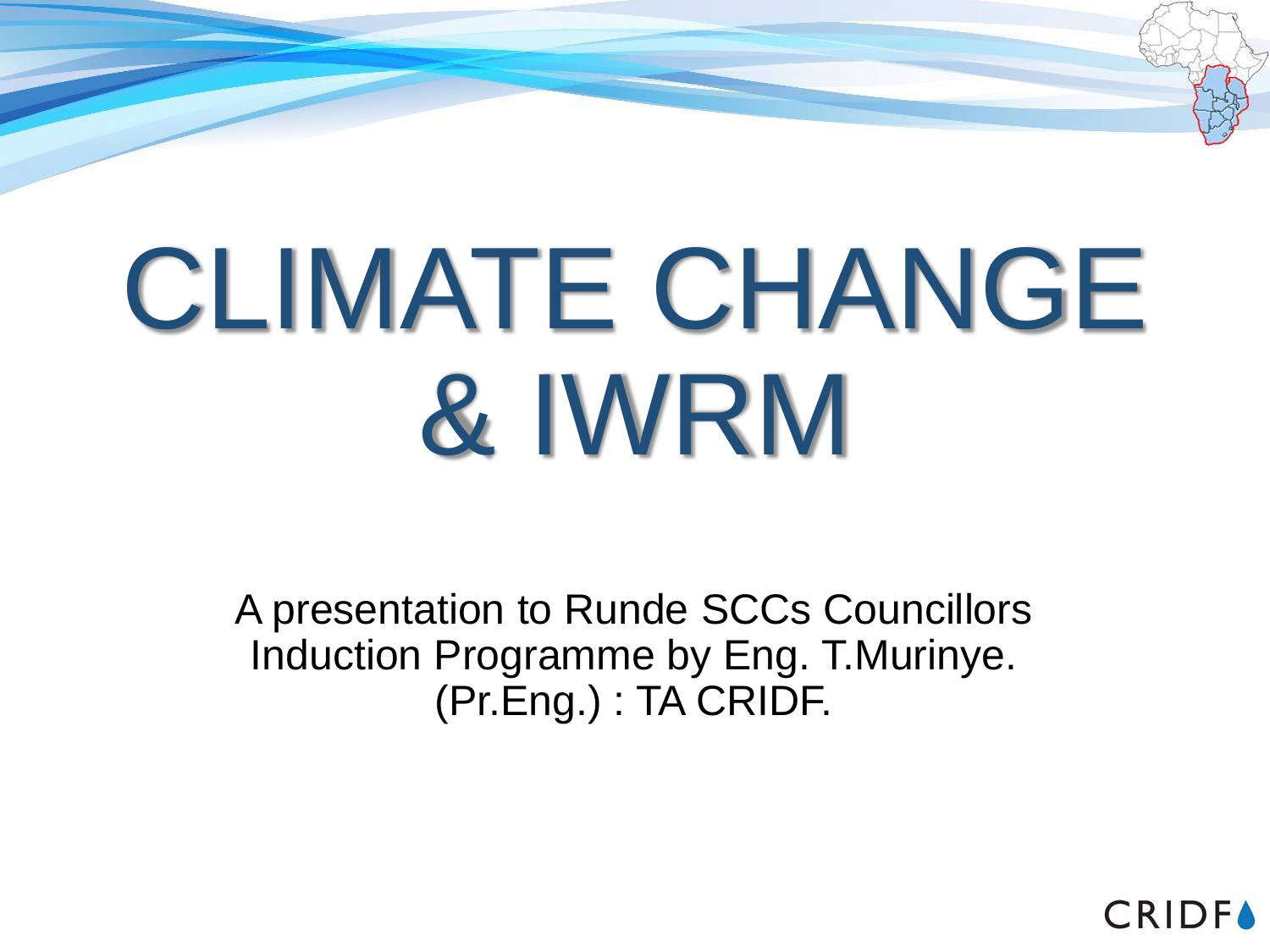# What is Climate Change?

- **□ Climate Change which is also called Global Warming refers to** the rise in the average surface temperature of the Earth.
	- ➢Emissions from human activities are increasing atmospheric concentration of greenhouse gases and this enhances the greenhouse effect resulting in an additional warming of the earth's surface.
	- ➢ More than 80% of these emissions are generated in the industrialized/developed countries and the balance in the developing countries.

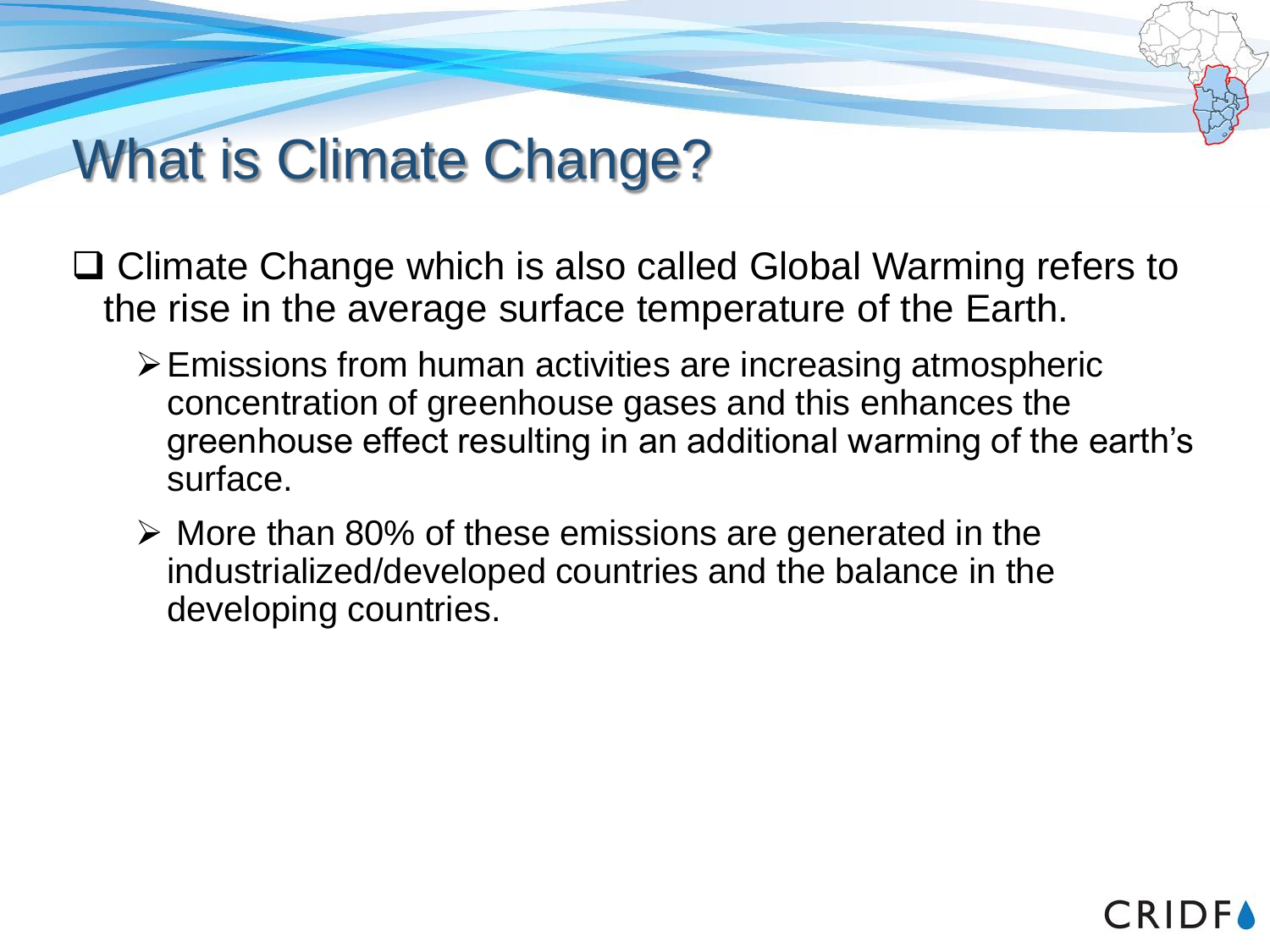#### What are the causes of Climate Change?

- □Global Warming is primarily caused by human use of fossil fuels ( coal and oils) which release Carbon Dioxide (CO2) and other GreenHouseGases (GHGs) into the atmosphere.
- The GHGs form an increasingly thickening blanket/shield which traps the sun's heat under it resulting in a steady rise/increase in the Earth's temperature.
- Deforestation diminishes the natural environment's capacity to absorb Carbon Dioxide which is released from various processes. This Carbon Dioxide finally becomes part of the ever thickening blanket referred to earlier – thus worsening Global Warming.

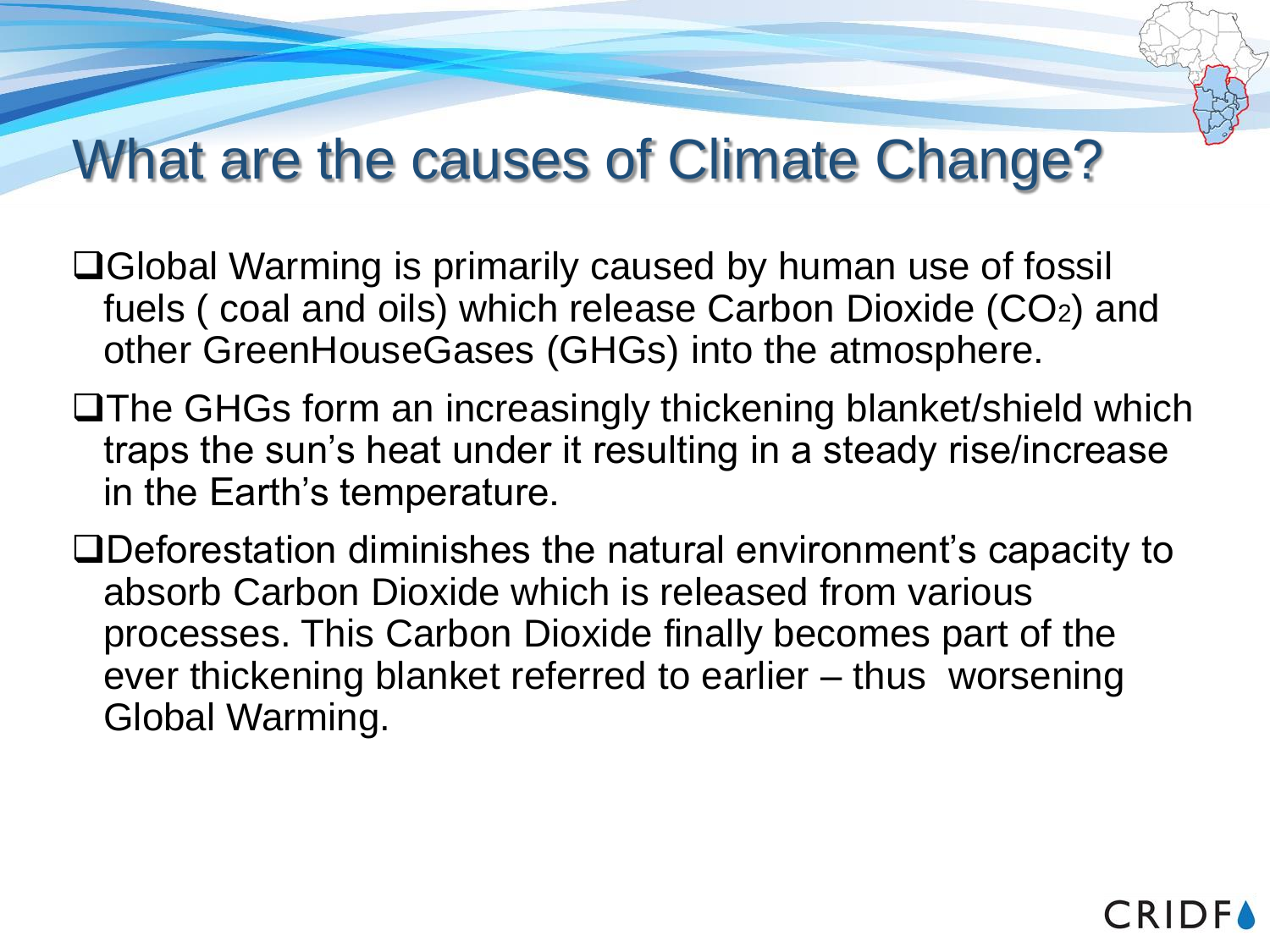# GHGs Contribution by Sector



- 1. Energy fossil fuels, petroleum etc;
- 2. Industry mainly chlorofluoro carbons;
- 3. Forestry deforestation, biomass burning etc.
- 4. Agriculture livestock & rice cultivation(methane);
- 5. Others landfills etc

- $.24$
- 18

9

3%

**CRIDF**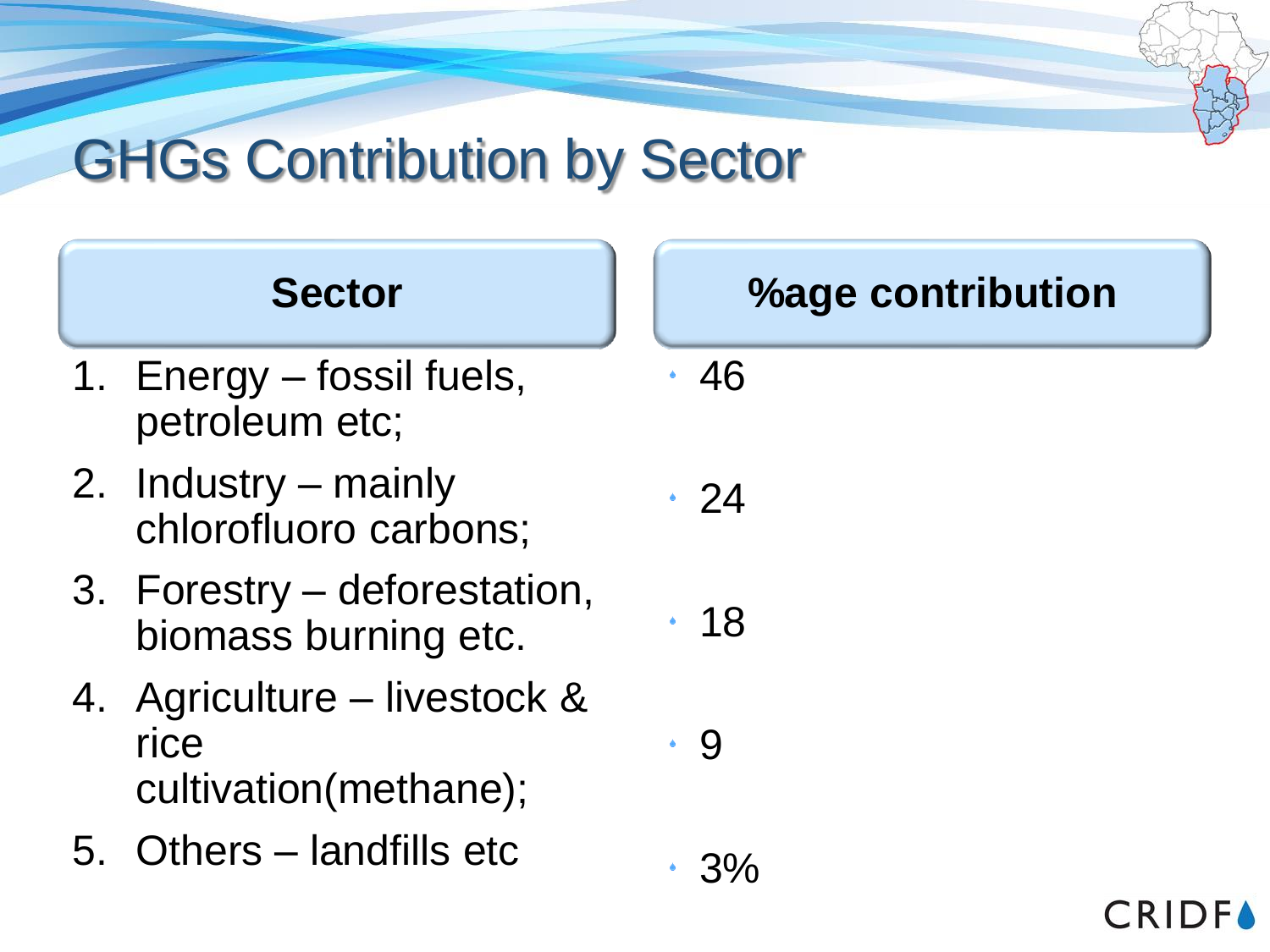#### GreenHouse Gases (GHGs):

- □Carbon Dioxide CO<sub>2</sub> □Methane CH<sub>4</sub> □Nitrous Oxide N2O
- $\Box$  Chlorofluoro-carbons CFCs

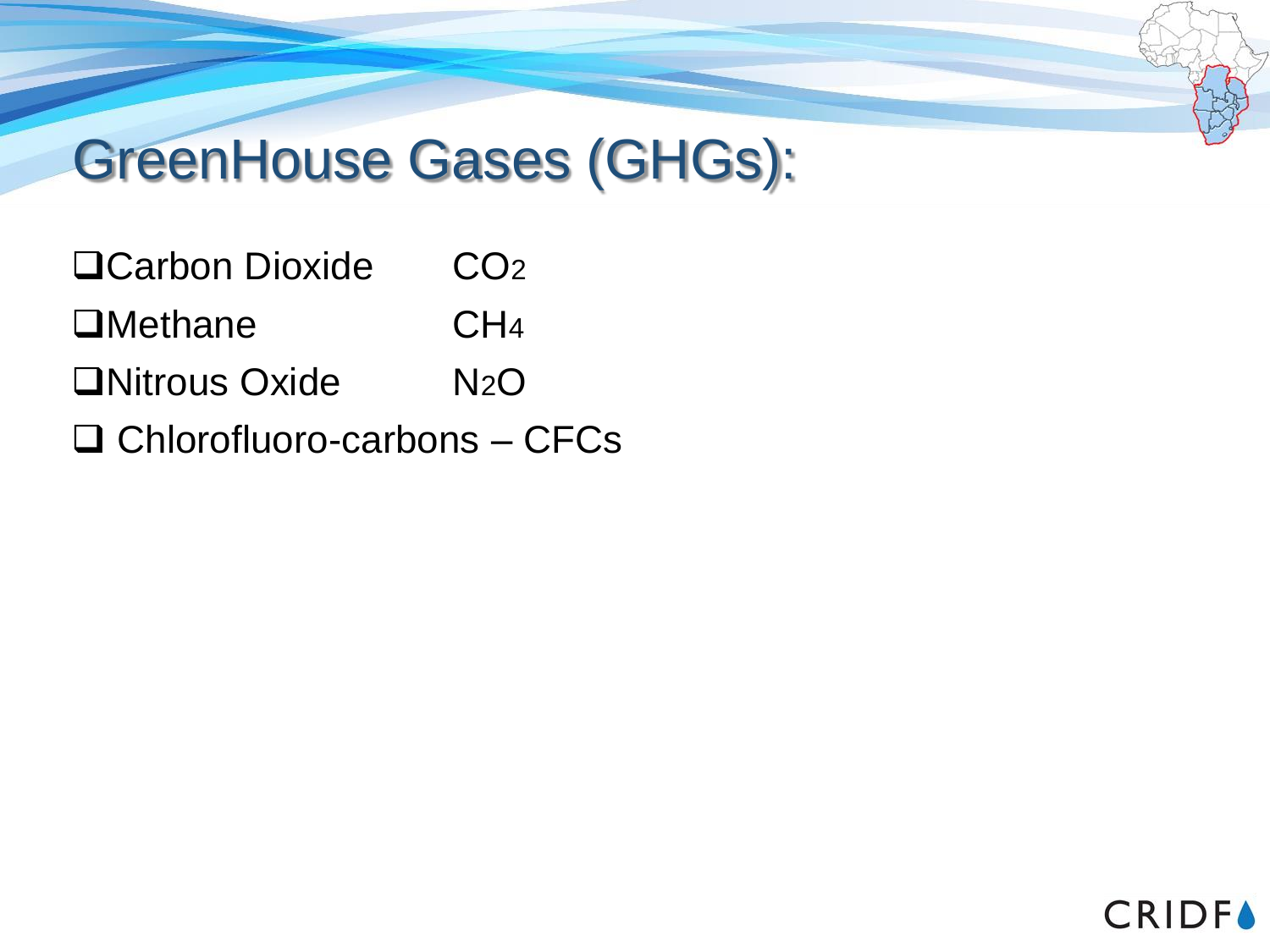#### Effects of Global Warming.

- ■Rising temperatures result in Polar Ice Caps melting leading to rise in mean sea level – some islands and coastal settlements are slowly sinking.
- Warming ocean temperatures are associated with more frequent storms and floods – potential hazards.
- $\Box$  Extreme whether heatwaves can cause loss of life especially among the vulnerable members of society.
- □Incidents of droughts increase and wildfires threaten human & wildlife habitats and life.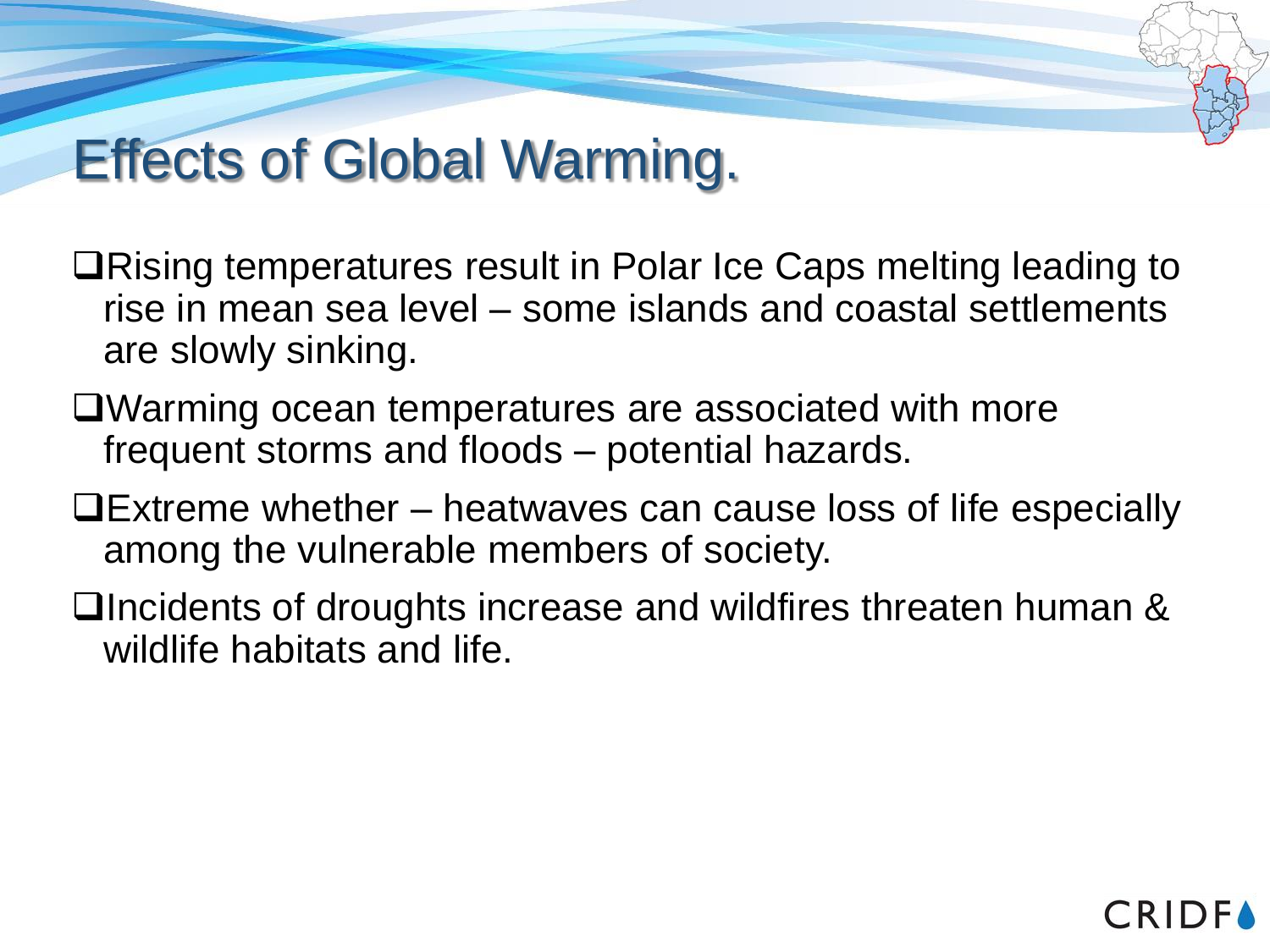#### UN Conventions & Protocols:

- UN Framework Convention on Climate Change (UNFCCC): An intergovernmental treaty developed to address challenges of Climate Change. Was signed at UN Earth Summit June 1992 & effective March 1994 on ratification thresholds.
- □ Parties meet regularly in Conference of Parties (COP) to review progress and map way forward. COP is highest decision making body.
- □ The 1997 Kyoto Protocol obliges industrialized countries to cut GHGs emissions by some agreed proportion – came into force in February 2005.
- □ UNFCCC provides for financial mechanisms to support developing countries through the Global Environmental Facility (GEF).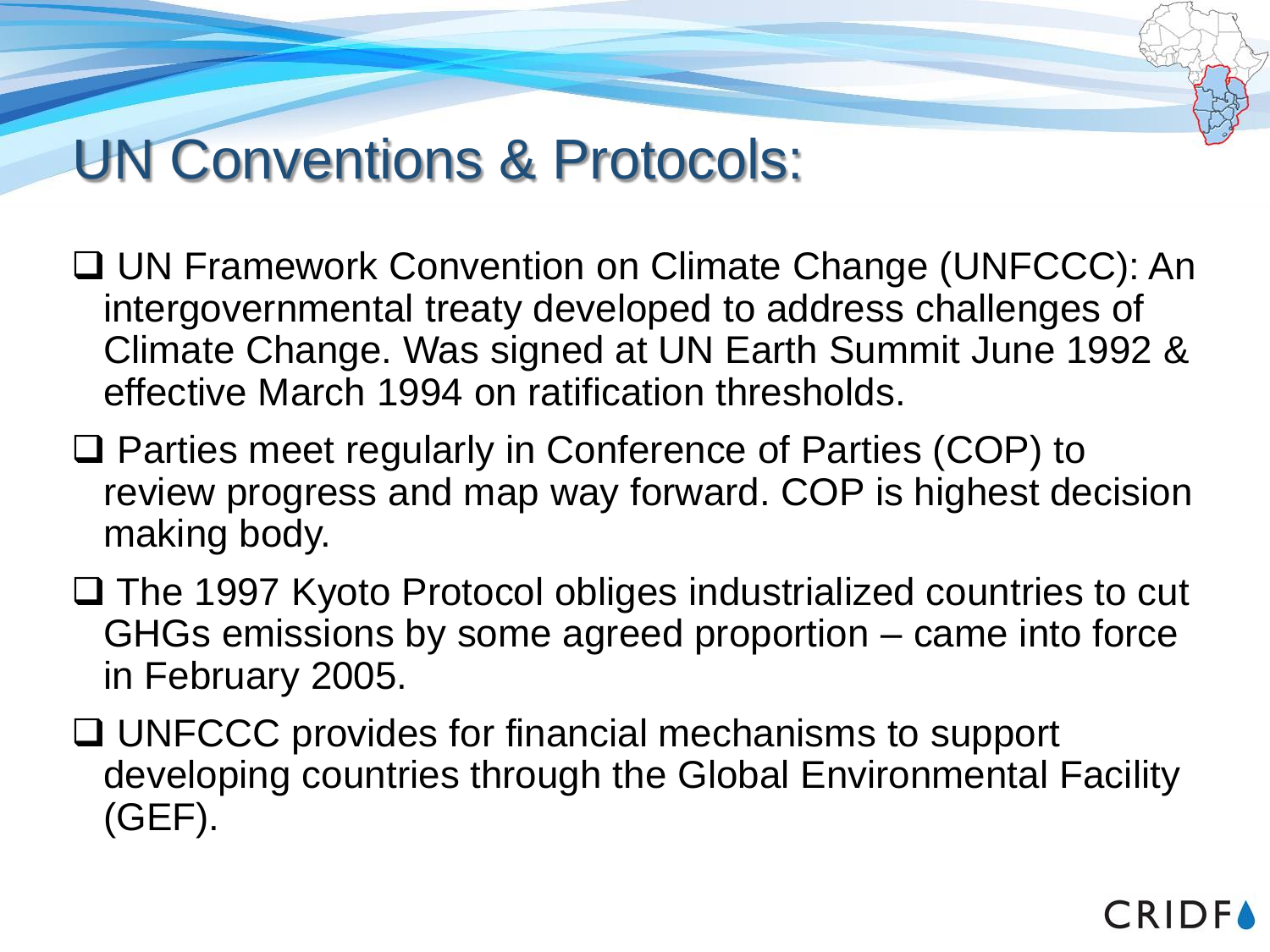#### Conventions & Protocols…(cont'd).

- □ UNFCCC is serviced by a permanent secretariat based in Bonn-Germany.
- □ The Intergovernmental Panel on Climate Change (IPCC) was jointly established by the United Nations Environment Programme (UNEP) & World Meteorological Organization in 1988 and is based in Geneva-Switzerland.
- $\Box$  IPCC purpose is to review and assess recent scientific, technical and socio-economic information generated world wide and relevant to climate change and presenting it to policy/decision makers for their use.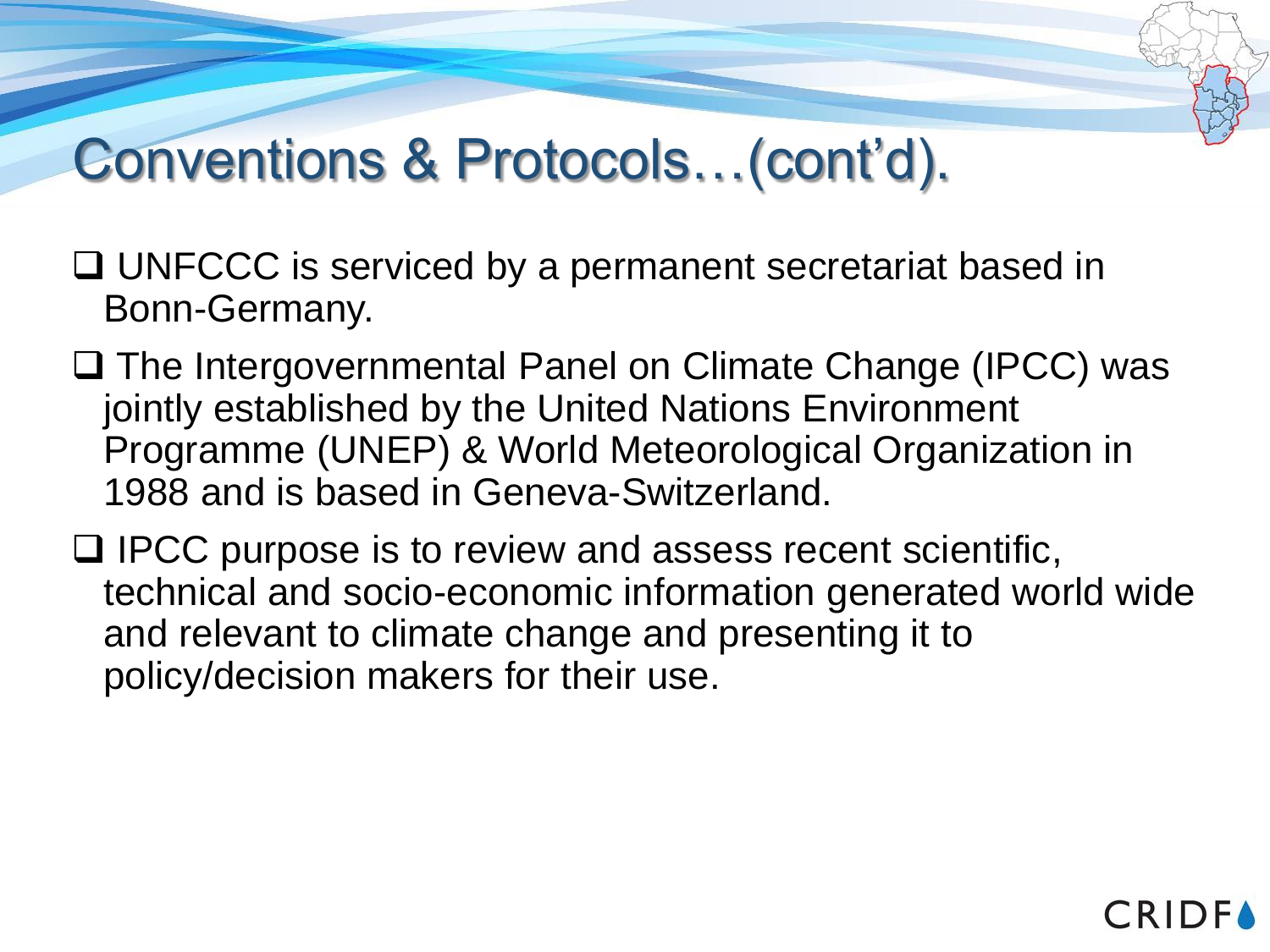## Climate Change Impacts:

- □ Agricultural production & food security will be compromised;
- $\Box$  Water stress will be aggravated;
- $\Box$  Ecosystems will change at a faster rate;
- $\Box$  Human health will be under threat e.g. due to heatwaves, malaria, cholera etc;
- $\Box$  Droughts will intensify including mid-season dry spells;
- □ Floods, hail storms, whirlwinds etc will be more intense & erratic hence posing serious hazards;
- $\Box$  More areas are going to be marginal in terms of agricultural activities which would no longer be sustainable;
- □ Timing & amount of rainfall increasingly uncertain- distribution erratic in space & time hence threatening rural livelihoods.

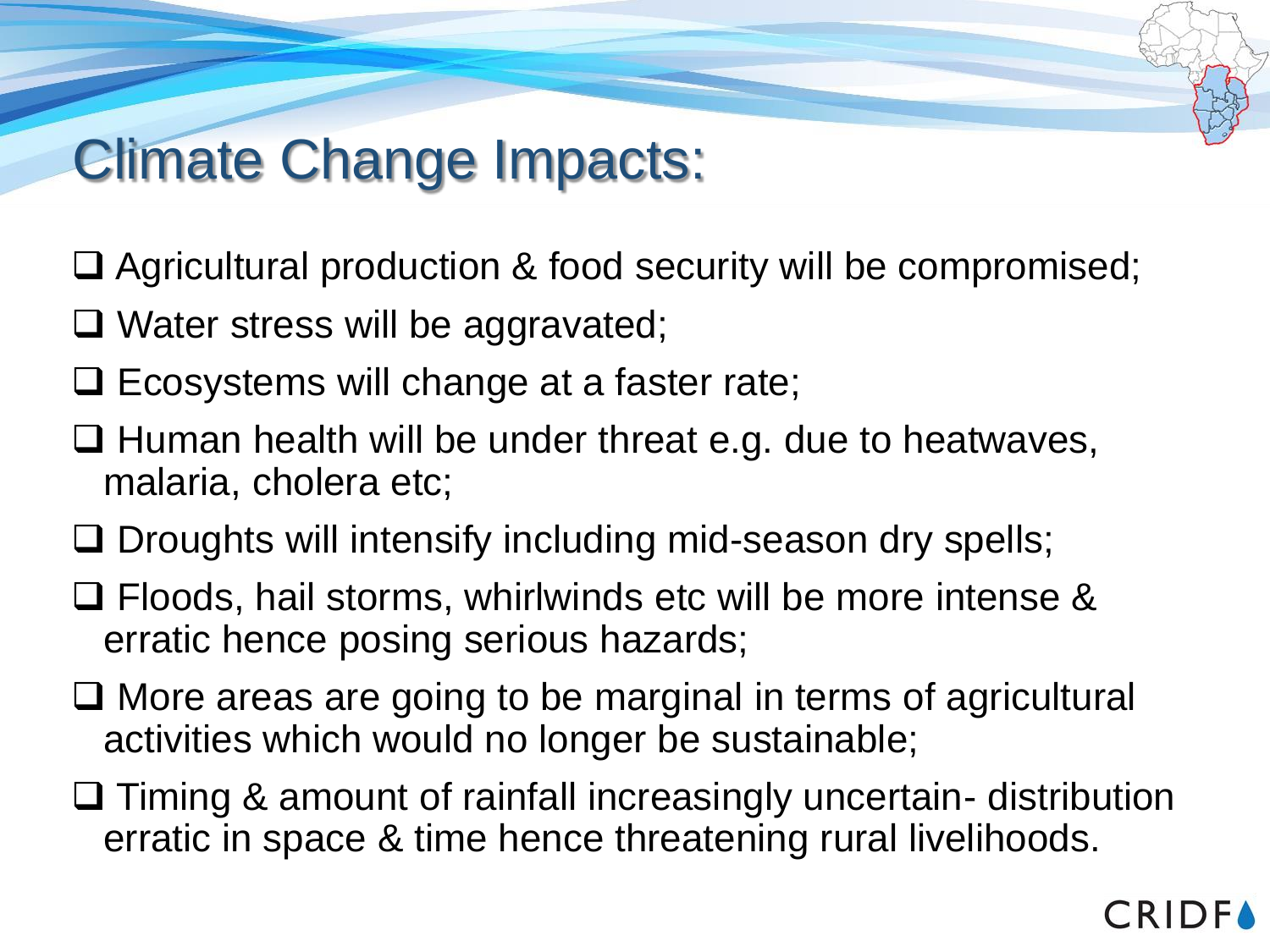# Who is VULNERABLE to Climate Change?

- VULNERABILITY refers to the combined measure of threats to a particular system. It is the degree to which the system is susceptible to or unable to cope with the adverse effects of Climate Change including variability and extremes.
- a global level developing countries with 75% of world population are most vulnerable to adverse effects of climate change due to:
	- ➢Limited access to necessary information;
	- ➢Poor infrastructure & support systems;
	- ➢Limited human & financial resources.
- □ At home it is the women, children and the disabled who are most vulnerable.

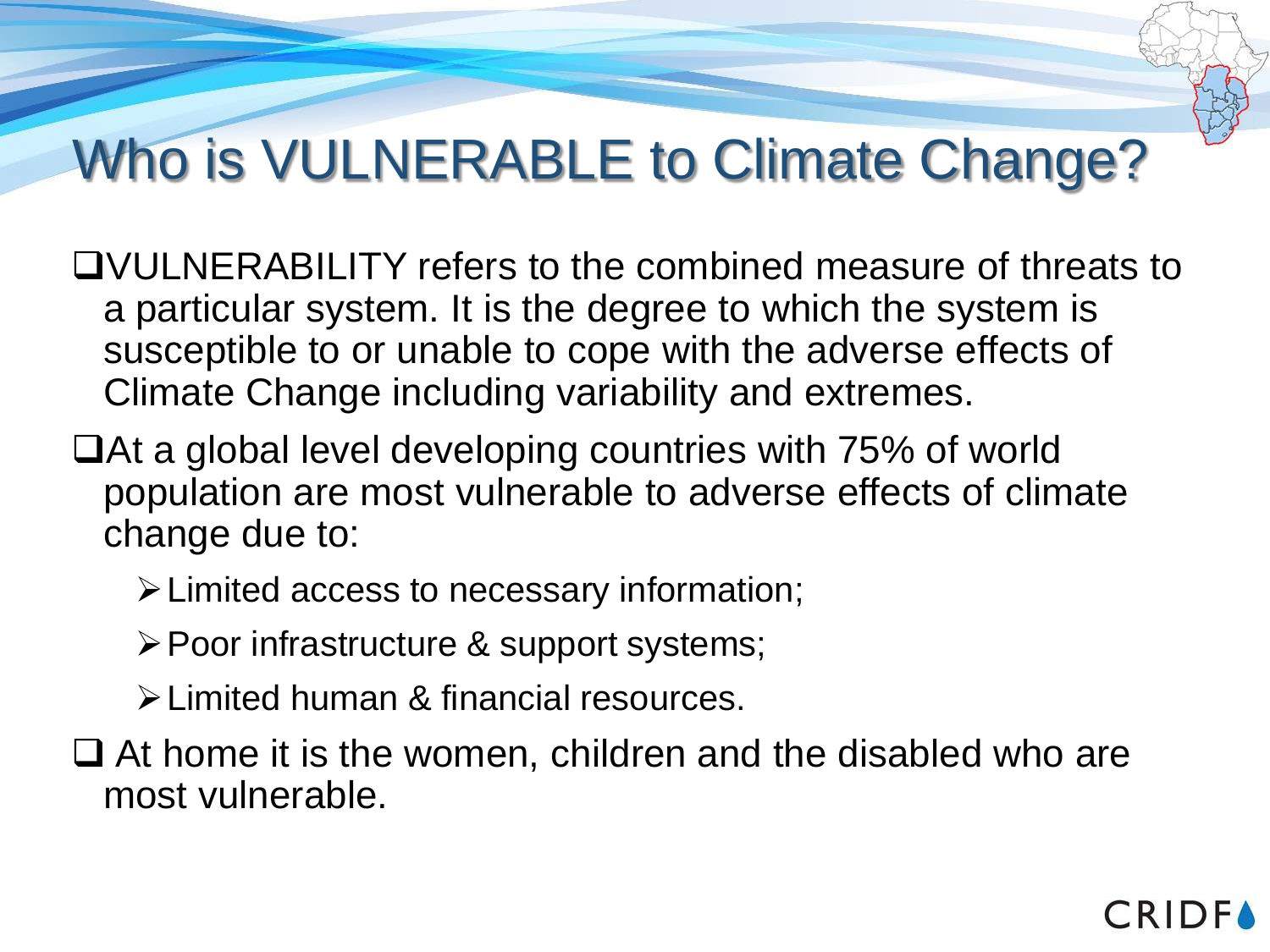## Vulnerability in Zimbabwe:

- About 70% of population lives in rural areas depending on rain-fed agriculture. Livelihoods are under threat from climate change induced droughts & floods.
- □ 70% of Zimbabwean women are smallholder farmers depending on rain fed agriculture.
- □ Children and youths constitute the greater proportion of Zimbabwe's population. The future belongs to them hence they must be included in climate change policies, strategies and action plans.
- $\Box$  The sick and disabled are particularly vulnerable to extreme whether events like heatwaves and flooding.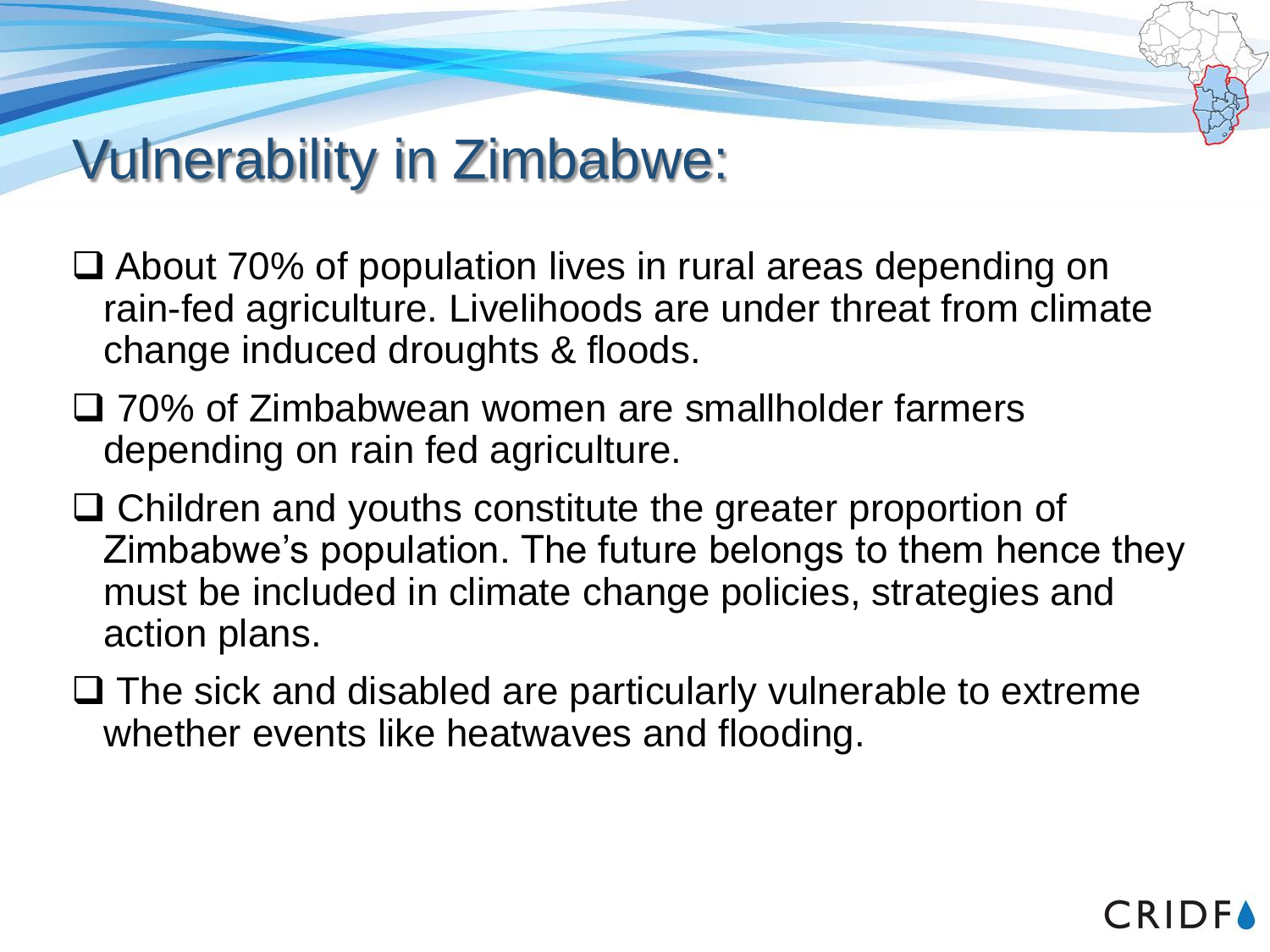#### Responses to Climate Change Impacts:

- $\Box$  MITIGATION Any strategy or action taken to remove GHGs that are released into the atmosphere or to reduce their amount.
	- $\triangleright$  (IPCC) Technological change and substitution that reduce resource inputs and emissions per unit output with respect to climate change;

**CRIDF** 

➢ Mitigation means implementing policies to reduce GHGs emissions and enhance SINKS.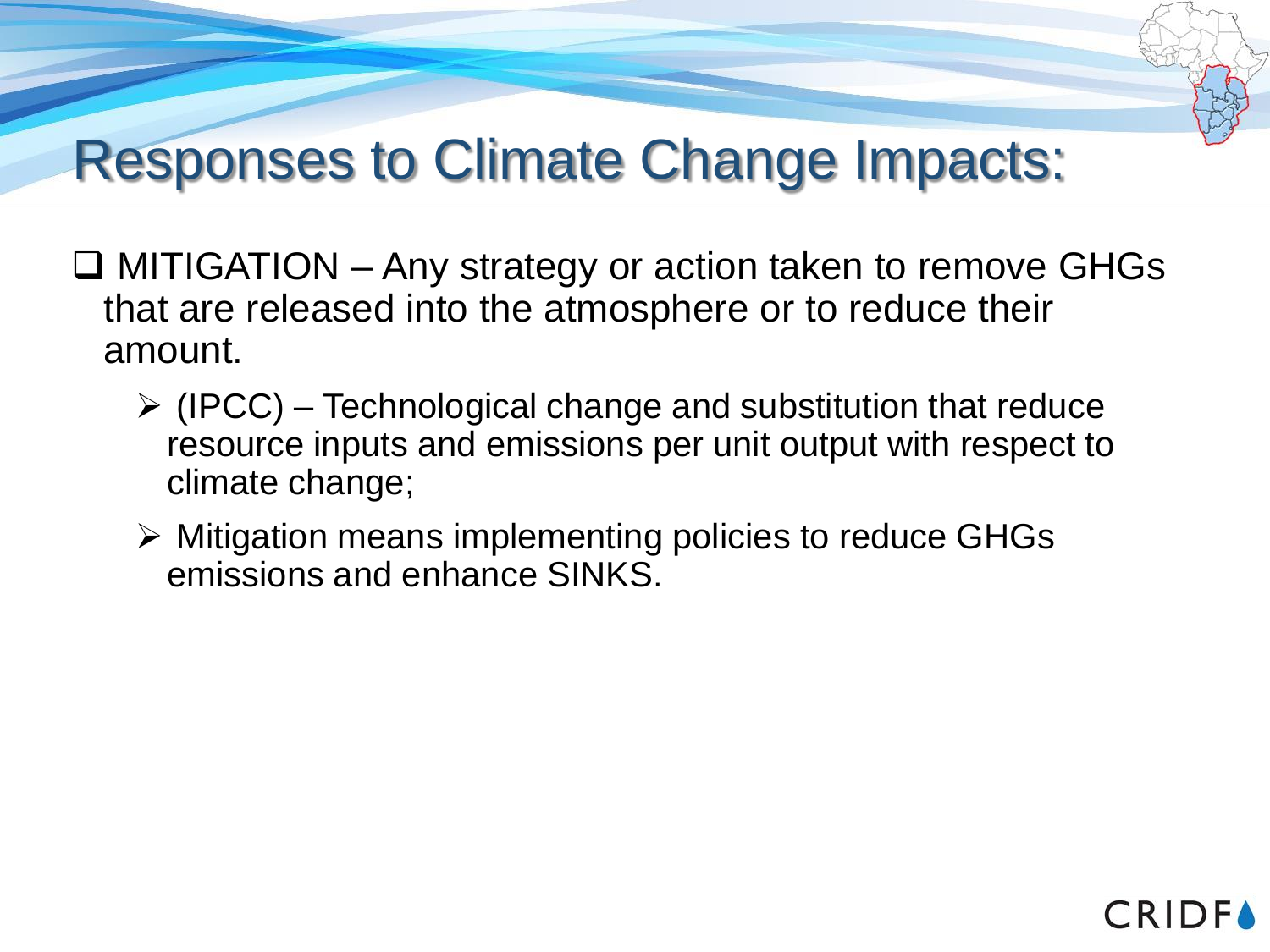#### Responses to Climate Change Impacts:

- ADAPTATION to Climate Change refers to adjustment in natural or human systems in response to actual or expected climatic stimuli or their effects which moderates harm or exploits beneficial opportunities.
	- ➢Adaptation refers to the ability to adjust to climate change in order to reduce vulnerability and enhance resilience to observed and anticipated impacts. It can involve:
		- $\checkmark$  changes in social & environmental processes;
		- $\checkmark$  Perceptions of Climate Change risk;
		- $\checkmark$  Practices and functions to reduce risk;
		- $\checkmark$  Exploration of new opportunities to cope with the changed environment.

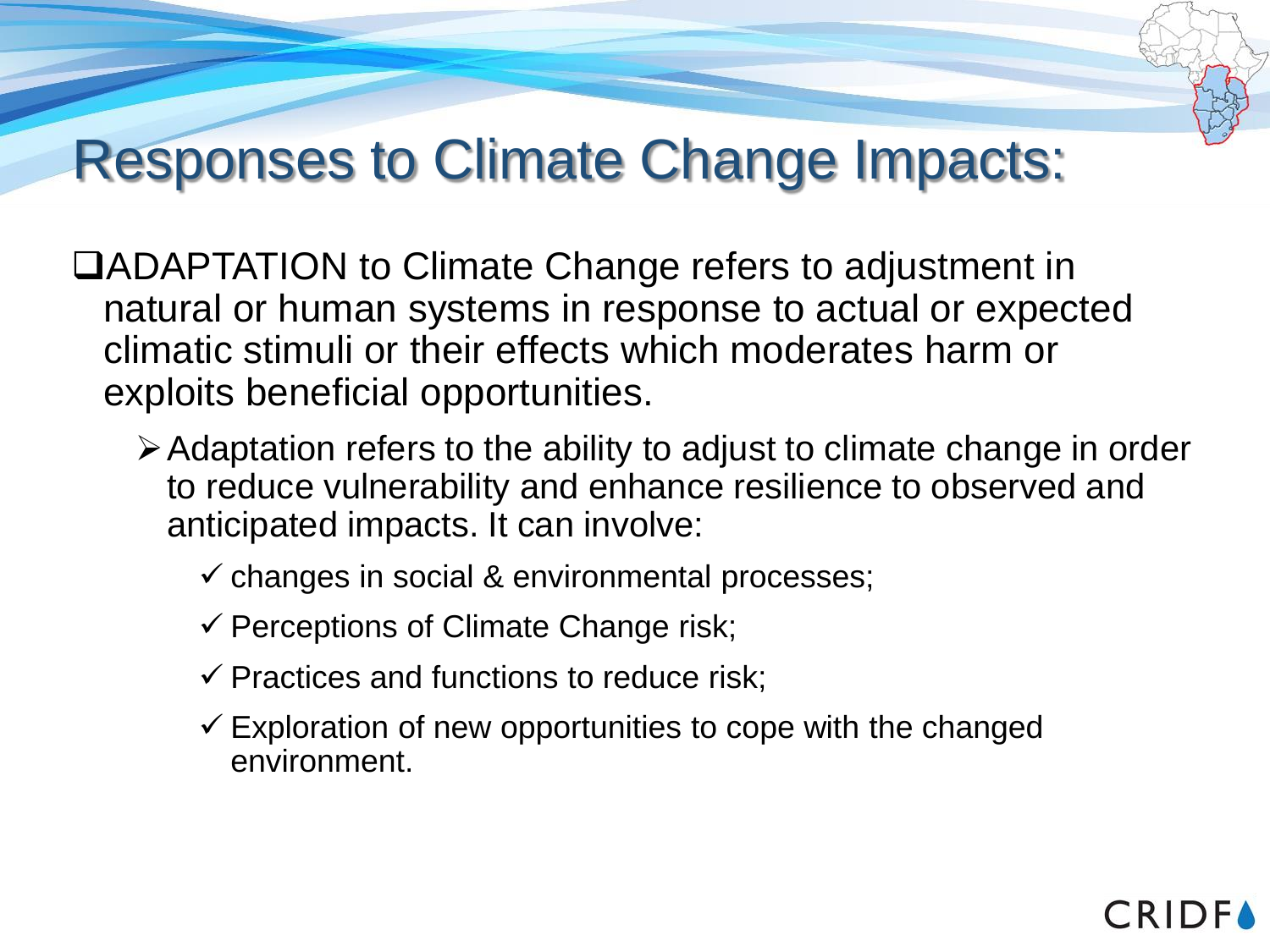### Some MITIGATION Measures:

- ➢CONSERVE FORESTS Do not cut trees : In Climate Change language Forests are called CARBON SINKS : The mechanisms that take carbon out of the atmosphere are called carbon sinks. Forests are a big carbon sink and deforestation is reducing the size of this sink allowing more carbon dioxide to remain in the atmosphere.
- ➢DRIVE LESS The more you drive, the more GHGs you directly emit to the atmosphere. Use public transport, bike or walk. Optimize fuel efficiency by driving at lower speeds. Mobile air-conditioners in vehicles cause more emissions.
- ➢USE LESS ELECTRICITY- If you reduce electricity demand by minimizing air conditioner use, heaters, computers etc you are reducing GHGs. Renewable energy is best option to follow.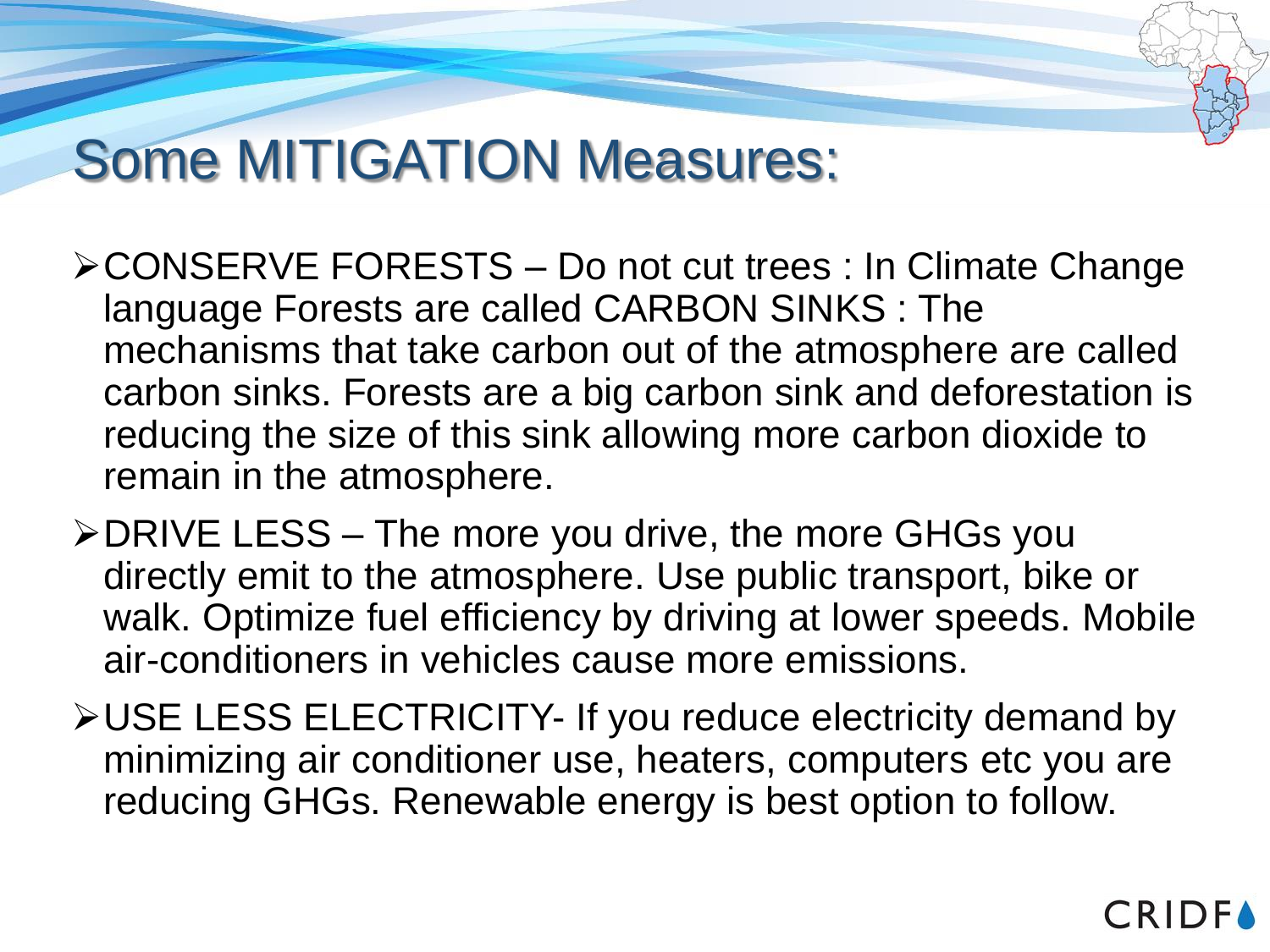## Mitigation Measures …(cont'd).

- ➢ BUY SMART stop buying products that contain powerful GHGs, use less air-conditioning in car/home/work, use less refrigerators, avoid foam products & aerosols (hairspray, shaving cream etc);
- ➢ Minimize emissions from agricultural activities eg improved livestock waste management etc;
- ➢ Use cleaner energy sources and technologies to reduce emissions eg hydropower, nuclear, wind, gas etc;
- ➢SPREAD THE WORD share your climate change knowledge and experience with colleagues, family and friends. A well informed population is essential to promote awareness of issues & provide guidance on positive practices.

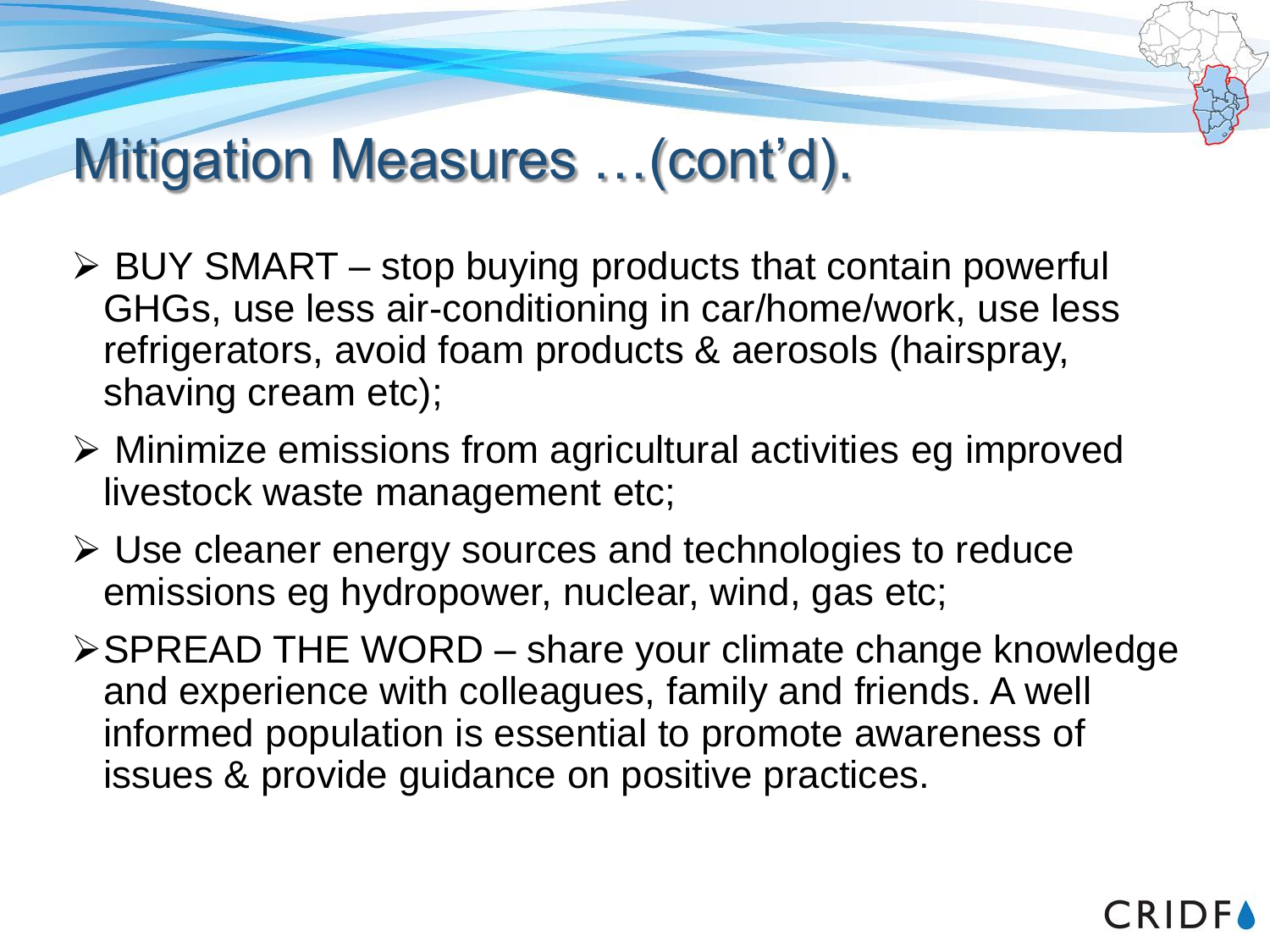#### Some Adaptation Strategies:

- □ Build robust infrastructure (roads, bridges, dams etc) that will stand extreme weather events like floods & high winds;
- $\Box$  Build and/or rehabilitate large and small scale irrigation schemes to counter droughts and deforestation;
- □ Use water & energy efficient irrigation technologies like drip rather than flood & sprinkler irrigation;
- $\Box$  Improve rain fed crop production by optimizing crop mix;
- Improve livestock production by optimizing breed mix;
- □ Conserve nature as alternative source of livelihood eg CAMPFIRE;
- Develop emergency & disaster preparedness policies & programmes.

#### **CRIDF**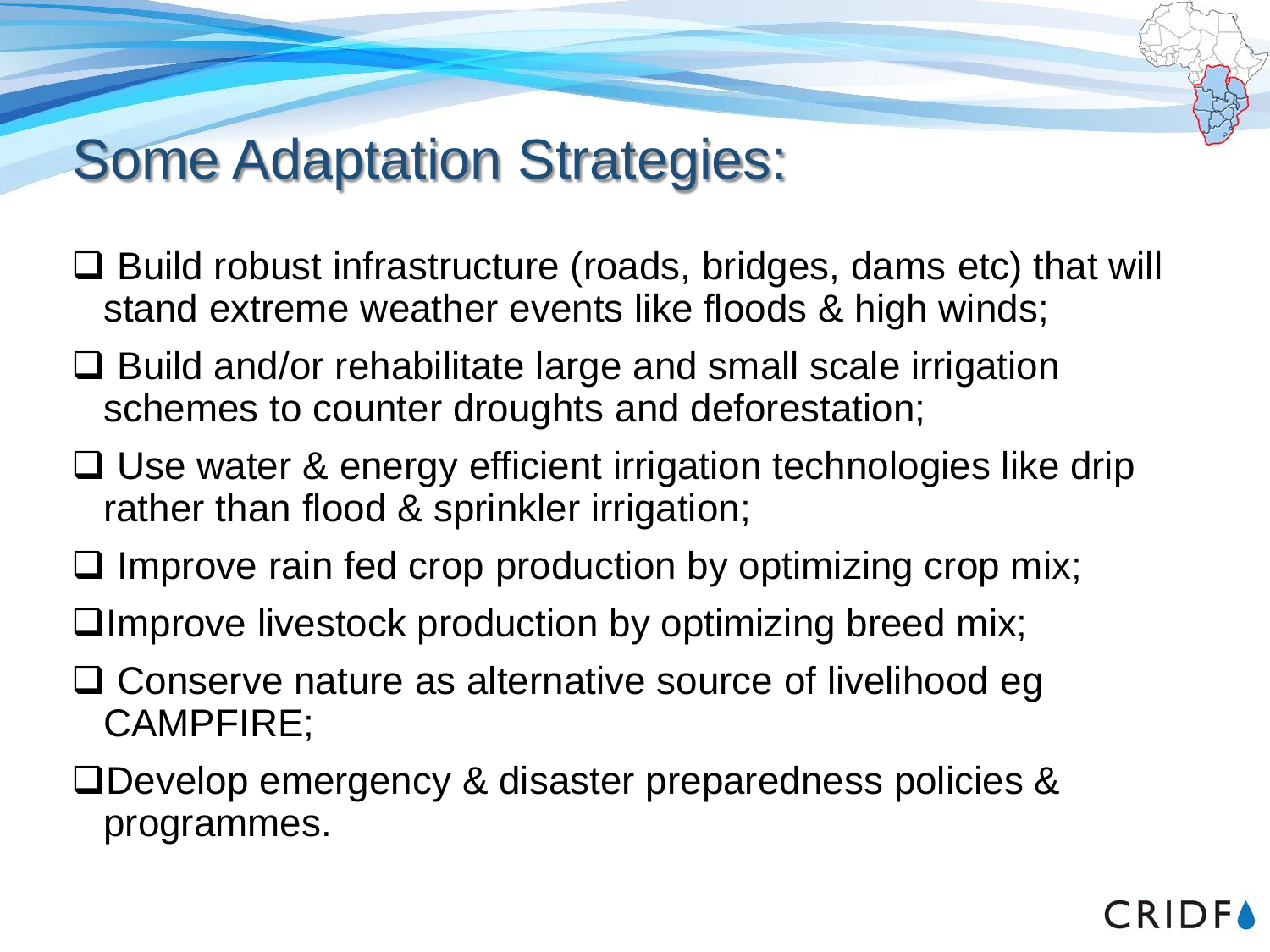### Adaptation…….(cont'd):

□ Assessing areas prone to flooding due to burst river banks or sea level rise & develop comprehensive management plans to reduce future vulnerabilities of people settled in those areas;

□ Planting more trees to counter threats of desertification.

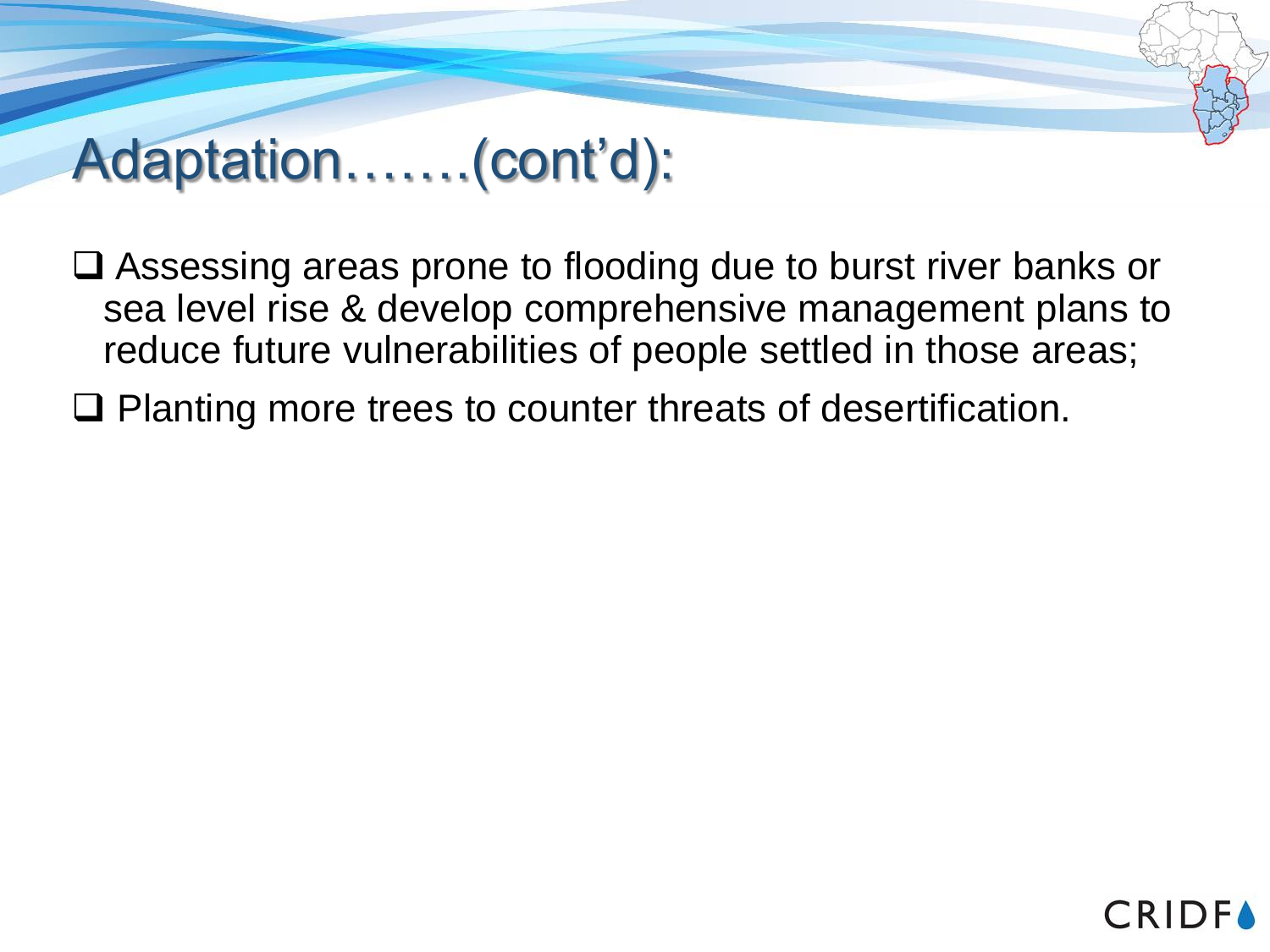#### Women, children & Climate Change:

- □ Women constitute 70% of smallholder farmers relying on rainfed agriculture – very vulnerable in that respect;
- Women are usually responsible for household water supplyclimate change brings a huge burden on them;
- □ Women take care of the children, the sick, the elderly & the disabled. Together with these, they are a vulnerable group;
- $\Box$  For the above reasons, there must be full representation and participation of women at all policy, planning and management levels relating to climate change matters.
- □ Gender mainstreaming in Climate Change Interventions is a MUST.

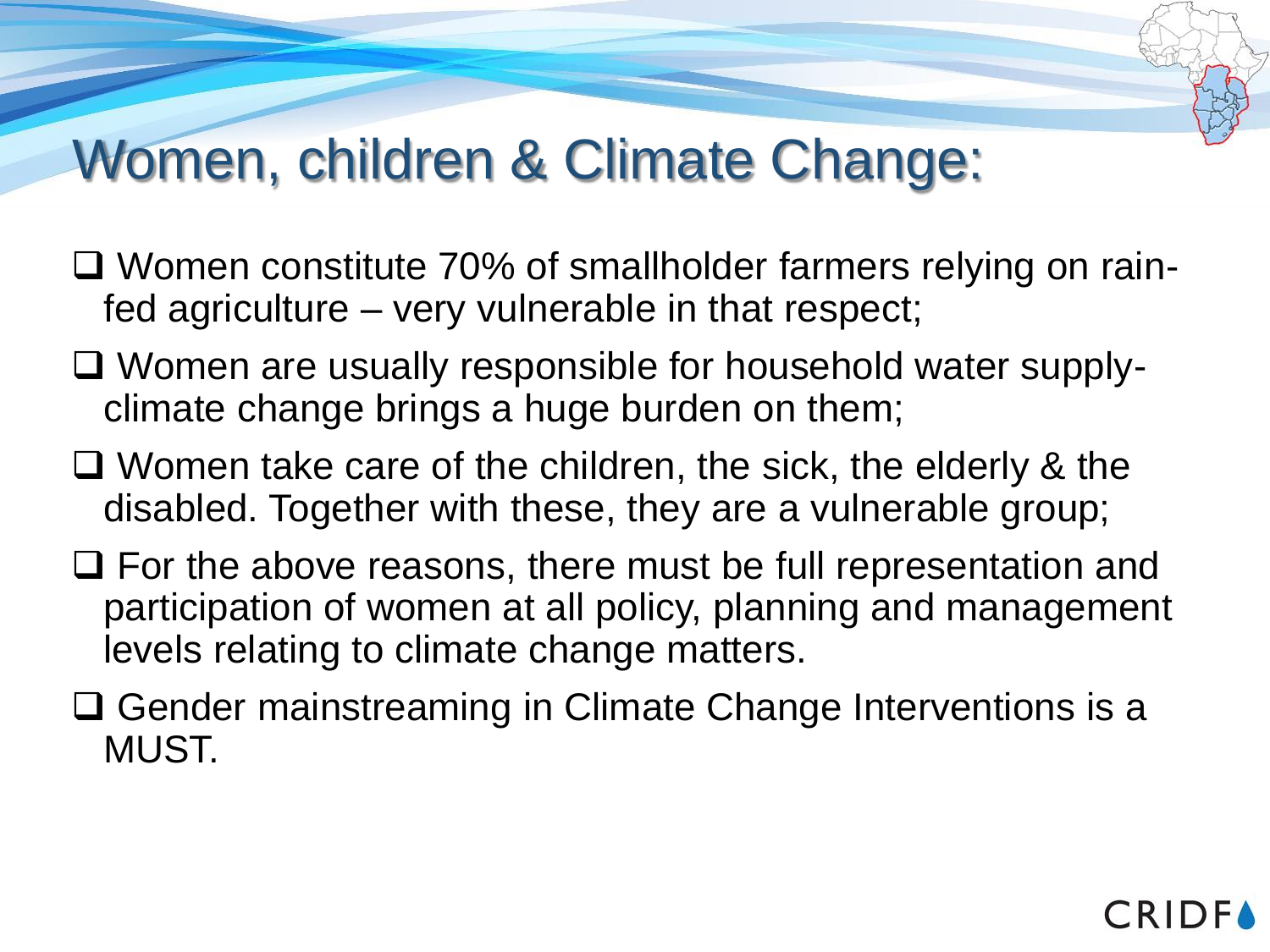# IWRM & Climate Change:

- □ IWRM approach promotes co-ordinated development and management of water, land and related resources in order to maximize economic and social welfare of stakeholders in an equitable manner without compromising the sustainability of vital ecosystems.
- IWRM Components include:
	- $\checkmark$  Managing water, land & other resources etc at basin level;
	- $\checkmark$  Optimizing supply including recycling efficiency;
	- ✓Managing demand- cost recovery & efficient technologies;
	- $\checkmark$  Equitable access to cater for the marginalized & vulnerable;
	- $\checkmark$  Establishing policy- polluter pays, norms & standards;
	- ✓Inter-sectoral Approach- involve all stakeholders.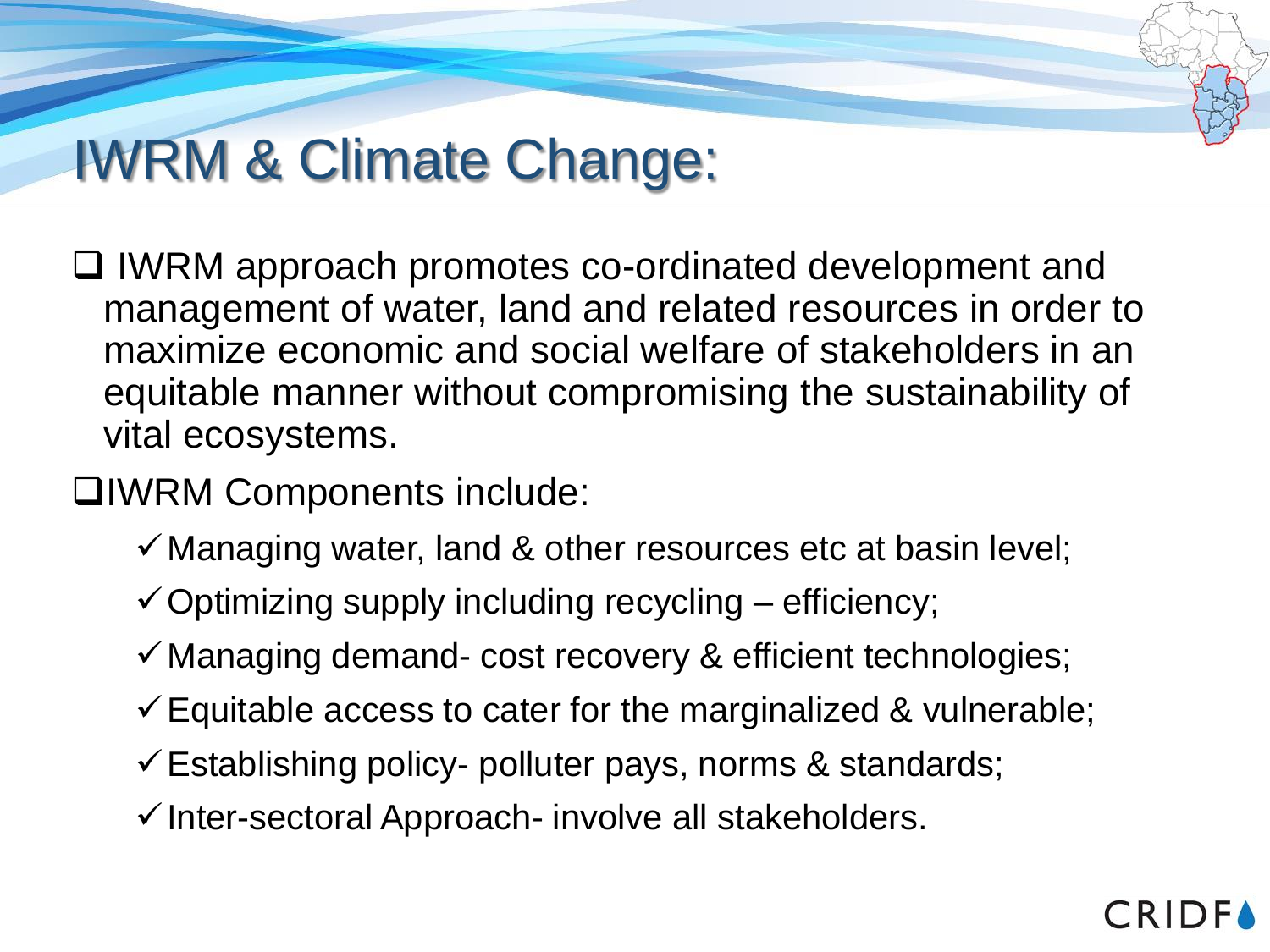# IWRM & Climate Change….(cont'd):

- $\Box$  IWRM essentially takes care of all the necessary mitigation and adaptation measures that are necessary to counter the negative impacts of Climate Change;
- $\Box$  Challenge is whether IWRM is being practised to the fullest eg Do Catchment Councils have power to arrest a person who is destroying trees in the basin? Are activities of EMA and CCs/SCCs, ZINWA, Ministry of Environment, Water & Climate etc co-ordinated?
- □ Once IWRM is properly implemented, huge progress would have been made in Climate Change Mitigation & Adaptation at River Basin level.